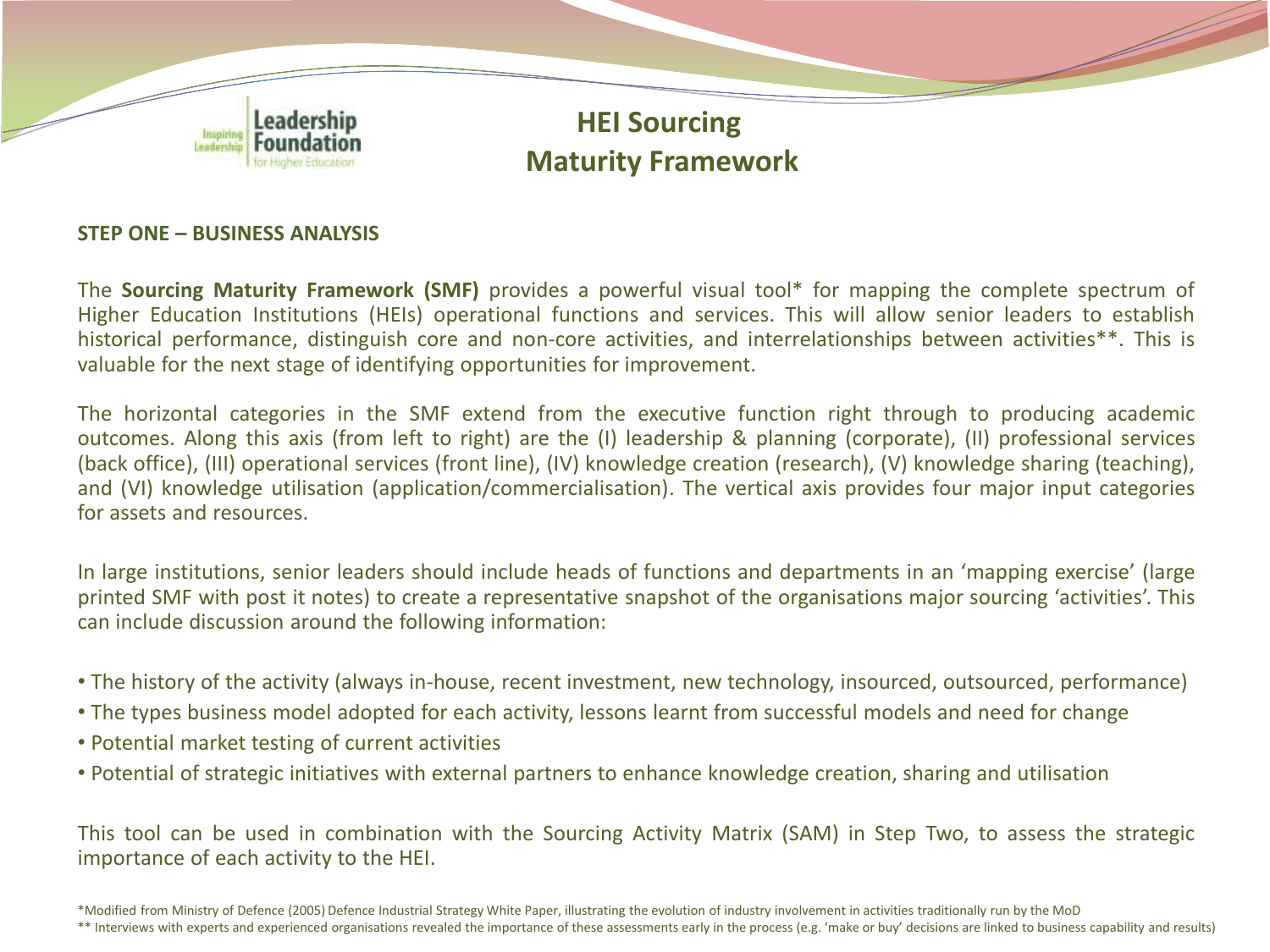

# **HEI Sourcing Maturity Framework**

|        |                                                                                | <b>Business Support</b>                    |                                 |                                       | <b>Academic Delivery</b>     |                      |                          |
|--------|--------------------------------------------------------------------------------|--------------------------------------------|---------------------------------|---------------------------------------|------------------------------|----------------------|--------------------------|
|        |                                                                                | <b>LEADERSHIP &amp;</b><br><b>PLANNING</b> | PROFESSIONAL<br><b>SERVICES</b> | <b>OPERATIONAL</b><br><b>SERVICES</b> | KNOWLEDGE<br><b>CREATION</b> | KNOWLEDGE<br>SHARING | KNOWLEDGE<br>UTILISATION |
| Inputs | <b>PEOPLE</b><br>(e.g. Senior<br>managers,<br>teaching staff)                  |                                            |                                 |                                       |                              |                      |                          |
|        | <b>INFRASTRUCTURE</b><br>(e.g. Estates,<br>library, catering,<br>conferencing) |                                            |                                 |                                       |                              |                      |                          |
|        | <b>EQUIPMENT</b><br>(e.g. ICT, AV,<br>laboratory assets)                       |                                            |                                 |                                       |                              |                      |                          |
|        | <b>ENABLERS</b><br>(e.g. Legal, health,<br>consultants)                        |                                            |                                 |                                       |                              |                      |                          |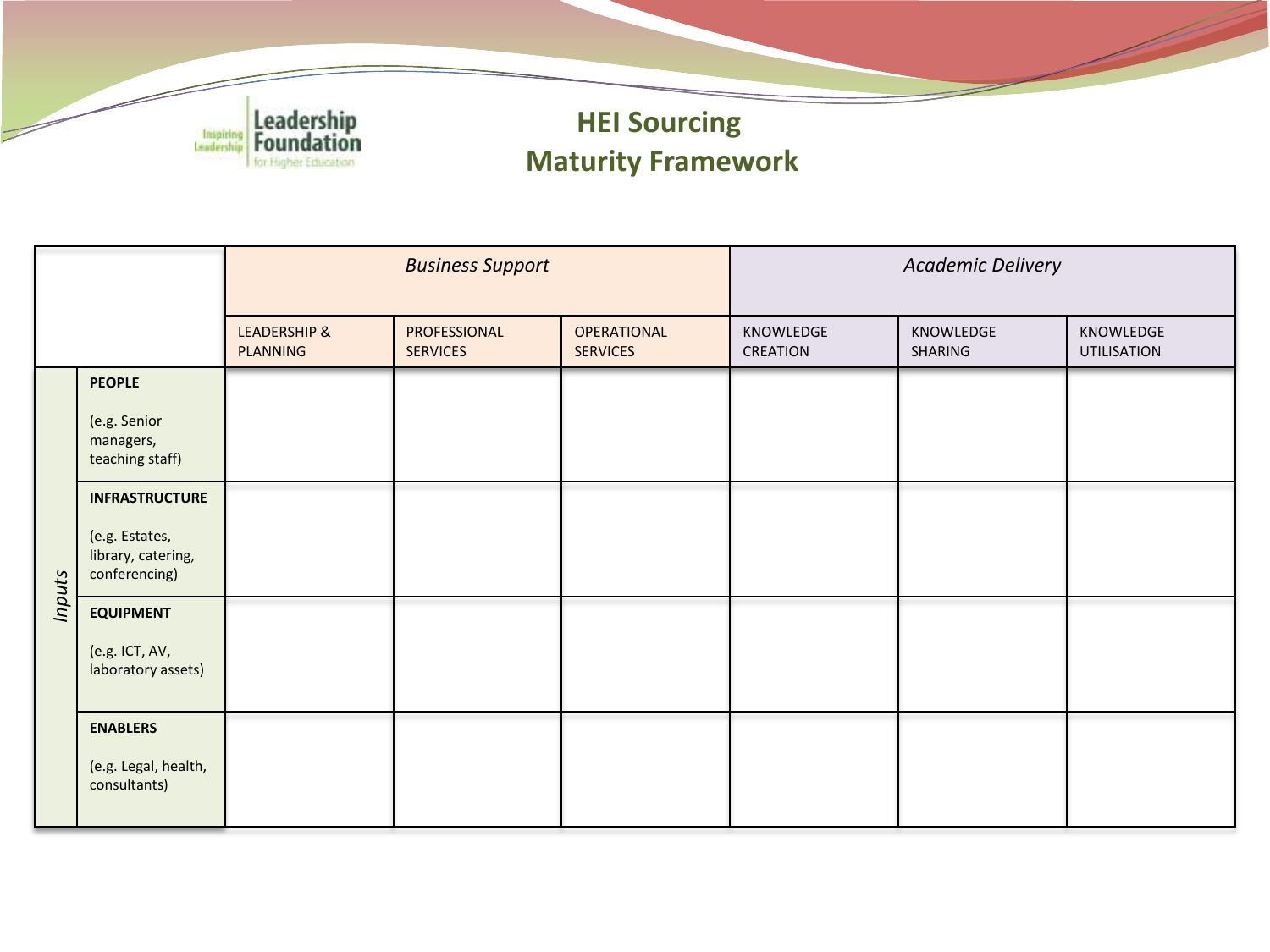

# **HEI Sourcing Maturity Framework – HEI Example 2013**



**Currently Outsourced Emerging In-house Currencity Currencity Currencity Currencity**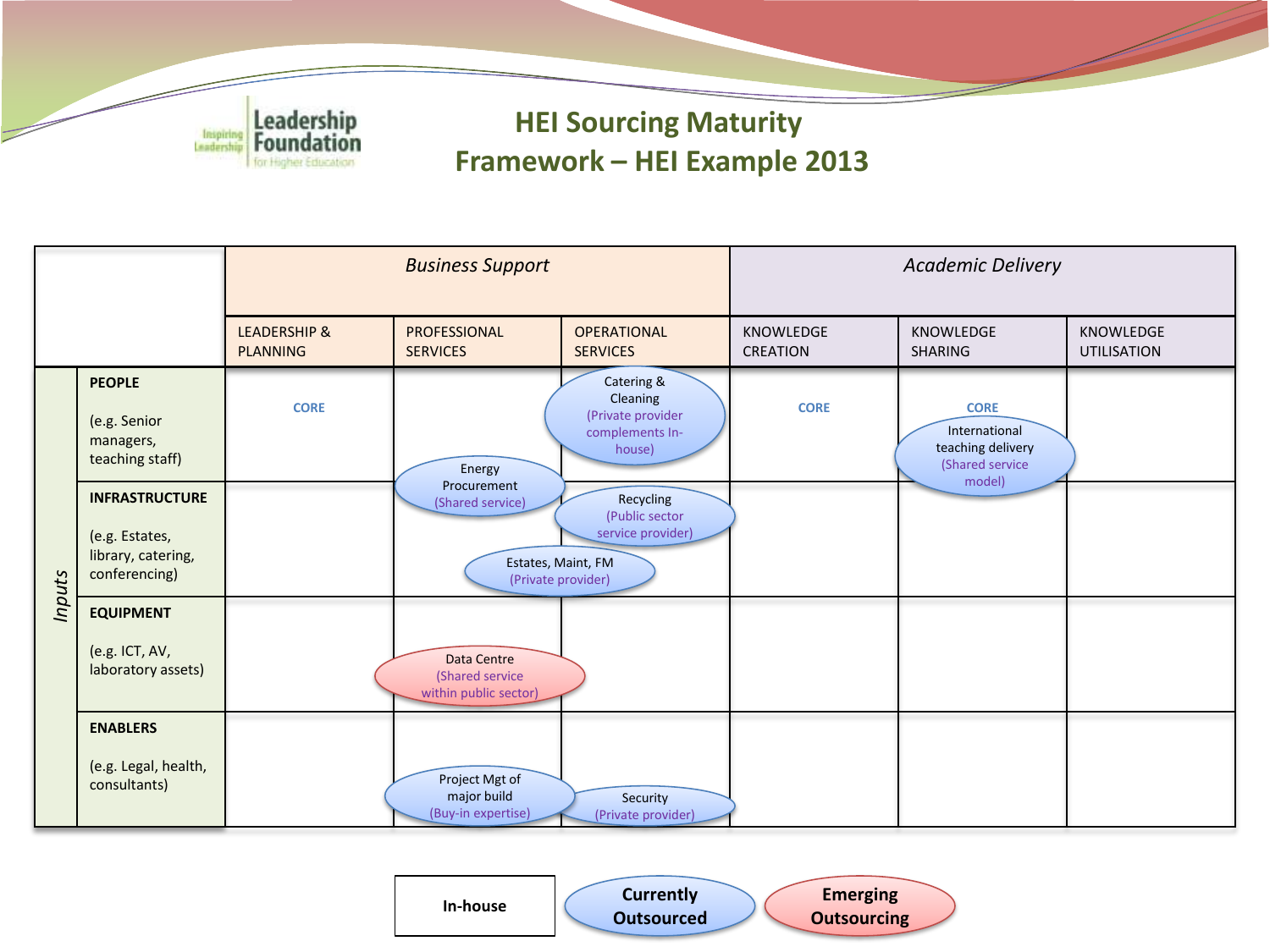

# **HEI Sourcing Maturity Framework – Supporting Information**

### **STEP ONE – BUSINESS ANALYSIS**

According to Universities UK (2011) the key drivers of outsourcing services in UK HEIs include:

- **1. Cost reduction**
- **2. Improving quality**
- **3. Focusing on core capabilities**
- **4. Accessing market-led talent**
- **5. Partnering to increase innovation**
- **6. Reducing time to market**

Also potentially relevant to HEIs, according to the NOA (2013) and CIPS (2013) other expectations include: (I) economies of scale/productivity, (II) capital investment avoidance, (III) manage complexity & stabilise environment, IV) response to changes in environment, (V) leverage technology advances, (VI) improve systems, (VII) access to specialist expertise, (VIII) is deemed noncritical, and (IX) requires less strategic control.

Using research conducted in another sector (APSE,2009) there are a number of factors applicable to HEIs that might necessitate returning operations to internal control (insourcing) might include:

**1. Poor performance**

(service outputs, user dissatisfaction, reduction in capacity, poor quality of assets, & government dictate)

- **2. Drive for quality, synergy and value for money** (cost vs. quality, audit or benchmarking findings, inflexibility, & quality and proximity to users)
- **3. Strategic governance and local policy drive**  (synergy, politics, policy change, activity emerges as core, & improve delivery control)
- **4. The workforce**

(lack of investment, poor terms and conditions, & misalignment of values and objectives)

APSE (2009) Insourcing: A guide to bringing local authority services back in-house , Association for Public Service Excellence: Manchester CIPS (2013) CIPS Positions on Practice: Outsourcing, report by the Chartered Institute for Purchasing and Supply NOA (2013) An introduction to the NOA Life Cycle based approach to strategic sourcing, National Outsourcing Association, Workshop presentation at UWE on 18<sup>th</sup> April 2013 Universities UK (2011) Efficiency and Effectiveness in Higher Education, Universities UK: London